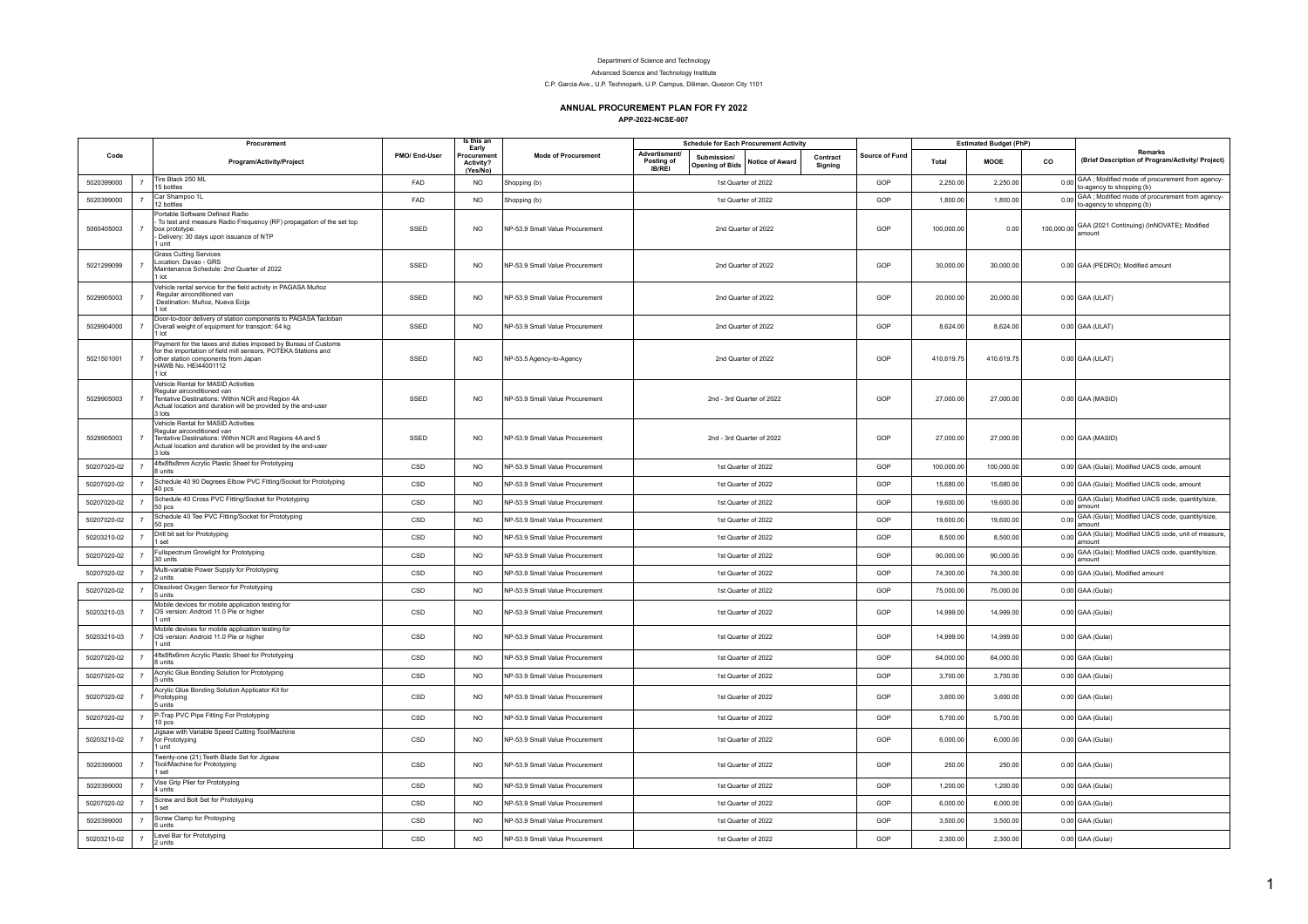| 50203210-02 | $\overline{7}$ | Measuring Tape for Prototyping<br>2 units                                                                                                                                                                                                                                                                                                           | CSD        | N <sub>O</sub>  | NP-53.9 Small Value Procurement | 1st Quarter of 2022 | GOP             | 1,800.00             | 1,800.00                       | 0.00 GAA (Gulai)           |  |
|-------------|----------------|-----------------------------------------------------------------------------------------------------------------------------------------------------------------------------------------------------------------------------------------------------------------------------------------------------------------------------------------------------|------------|-----------------|---------------------------------|---------------------|-----------------|----------------------|--------------------------------|----------------------------|--|
| 50203210-02 | $\overline{7}$ | Impact Power Drill for Prototyping<br>1 unit                                                                                                                                                                                                                                                                                                        | CSD        | <b>NO</b>       | NP-53.9 Small Value Procurement | 1st Quarter of 2022 | GOP             | 14,000.00            | 14,000.00                      | 0.00 GAA (Gulai)           |  |
| 50203210-02 | $\overline{7}$ | Screw Driver Set for Prototyping<br>I set                                                                                                                                                                                                                                                                                                           | CSD        | NO <sub>1</sub> | NP-53.9 Small Value Procurement | 1st Quarter of 2022 | GOP             | 1.000.00             | 1.000.00                       | 0.00 GAA (Gulai)           |  |
| 5020399000  | $\overline{7}$ | General Purpose Full Face Protection Shield for<br>Prototyping<br>3 units                                                                                                                                                                                                                                                                           | CSD        | N <sub>O</sub>  | NP-53.9 Small Value Procurement | 1st Quarter of 2022 | GOP             | 2.000.00<br>2,000.00 |                                | 0.00 GAA (Gulai)           |  |
| 5020399000  | $\overline{7}$ | General Purpose Protective Working Gloves for<br>Prototyping<br>3 units                                                                                                                                                                                                                                                                             | CSD        | <b>NO</b>       | NP-53.9 Small Value Procurement | 1st Quarter of 2022 | GOP<br>2,200.00 |                      | 2,200.00                       | 0.00 GAA (Gulai)           |  |
| 50207020-02 | $\overline{7}$ | Turbidity Sensor for Prototyping<br>10 units                                                                                                                                                                                                                                                                                                        | CSD        | N <sub>O</sub>  | NP-53 9 Small Value Procurement | 1st Quarter of 2022 | GOP             | 10,000.00            | 10,000.00                      | 0.00 GAA (Gulai)           |  |
| 5060405003  | $\overline{7}$ | Mobile Development workstations (Laptops)<br>12 units                                                                                                                                                                                                                                                                                               | CSD        | <b>NO</b>       | Competitive Bidding             | 2nd Quarter of 2022 | GOP             | 1,680,000.00         | 0.00                           | 1,680,000.00 GIA (QCS)     |  |
| 5060405003  | $\overline{7}$ | Mobile Development workstations with Graphics<br>Processing Unit (Laptops)<br>1 unit                                                                                                                                                                                                                                                                | CSD        | <b>NO</b>       | Competitive Bidding             | 2nd Quarter of 2022 | GOP             | 250,000.00           | 0.00                           | 250,000.00 GIA (QCS)       |  |
| 5060405002  | 7              | One (1) Lot upgrade of facilities and equipment<br>1 lot                                                                                                                                                                                                                                                                                            | CSD        | N <sub>O</sub>  | Competitive Bidding             | 2nd Quarter of 2022 | GOP             | 15,000,000.00        | 0.00                           | 15,000,000.00 GIA (QCS)    |  |
| 5020321002  | $\overline{7}$ | Computer / External Monitor with HDMI cable<br>12 units                                                                                                                                                                                                                                                                                             | CSD        | <b>NO</b>       | NP-53.9 Small Value Procurement | 2nd Quarter of 2022 | GOP             | 179,988.00           | 179,988.00                     | $0.00$ GIA (QCS)           |  |
| 5020301001  | $\overline{7}$ | Wireless Keyboard Chiclet with Mouse<br>12 units                                                                                                                                                                                                                                                                                                    | CSD        | <b>NO</b>       | Shopping (b)                    | 2nd Quarter of 2022 | GOP             | 36,000.00            | 36,000.00                      | $0.00$ GIA (QCS)           |  |
| 5020301001  | $\overline{7}$ | Wireless Noise-Cancelling Headphones with Mic<br>12 units                                                                                                                                                                                                                                                                                           | CSD        | N <sub>O</sub>  | NP-53.9 Small Value Procurement | 2nd Quarter of 2022 | GOP             | 96,000.00            | 96,000.00                      | $0.00$ GIA (QCS)           |  |
| 5020399000  |                | Extension power cord with voltage surge<br>protector (5m)<br>l 5 units                                                                                                                                                                                                                                                                              | CSD        | <b>NO</b>       | NP-53.9 Small Value Procurement | 2nd Quarter of 2022 | GOP             | 10,500.00            | 10,500.00                      | $0.00$ GIA (QCS)           |  |
| 5020301001  | $\overline{7}$ | Laptop stand<br>12 units                                                                                                                                                                                                                                                                                                                            | CSD        | N <sub>O</sub>  | NP-53.9 Small Value Procurement | 2nd Quarter of 2022 | GOP             | 24,000.00            | 24,000.00                      | $0.00$ GIA (QCS)           |  |
| 5020401000  |                | Drinking water (2,560 units)<br>(additional requirement until December 2022)<br>I lot                                                                                                                                                                                                                                                               | FAD        | N <sub>O</sub>  | NP-53.9 Small Value Procurement | 2nd Quarter of 2022 | GOP             | 98,560.00            | 98,560.00                      | $0.00$ GAA                 |  |
| 5020302000  | $\overline{7}$ | Official Receipt<br>10 booklets                                                                                                                                                                                                                                                                                                                     | FAD        | N <sub>O</sub>  | NP-53.5 Agency-to-Agency        | 2nd Quarter of 2022 | GOP             | 1.000.00             | 1.000.00                       | $0.00$ GAA                 |  |
| 5021503000  |                | Insurance for ULAT<br>GSIS Policy No. EN-EEI-GSISHO-0002558<br>Item Property Insured: Various Equipment<br>Insurance Coverage Date: Jan 1, 2022 to Dec 31,2022<br>1 lot                                                                                                                                                                             | FAD        | <b>NO</b>       | NP-53.5 Agency-to-Agency        | 2nd Quarter of 2022 | GOP             | 494,941.79           | 494,941.79                     | $0.00$ GAA                 |  |
| 5021503000  | $\overline{7}$ | Insurance for EPDC Equipment<br>GSIS Policy No. EN-EEI-GSISHO-0002538<br>Item Property Insured: Various Electronic Equipment<br>Insurance Coverage Date: Jan 1, 2022 to Dec 31,2022<br>1 lot                                                                                                                                                        | FAD        | <b>NO</b>       | NP-53.5 Agency-to-Agency        | 2nd Quarter of 2022 | GOP             | 2,913,555.87         | 2,913,555.87                   | $0.00$ GAA                 |  |
| 5021503000  | $\overline{7}$ | Insurance for Davao GRS<br>GSIS Policy No. EN-EEI-GSISHO-0002537<br>tem Property Insured: Equipment<br>RMMAS or DGRS<br>Insurance Coverage Date: Jan 1, 2022 to Dec 31, 2022<br>1 lot                                                                                                                                                               | FAD        | <b>NO</b>       | NP-53.5 Agency-to-Agency        | 2nd Quarter of 2022 | GOP             | 1,398,559.08         | 1,398,559.08                   | $0.00$ GAA                 |  |
| 5021503000  | $\overline{7}$ | Insurance for COARE INNOVATE Project<br>GSIS Policy No. EN-EEI-GSISHO-0002547<br>Items Property Insured:<br>I. Various Equipment-COARE-RDC, ASTI Compound, Quezon City<br>2. Various Equipment-COARE-NGDC, DICT, Quezon City<br>3. Various Equipment-COARE-MK2, GLOBE, Makati City<br>Insurance Coverage Date: Jan 1, 2022 to Dec 31, 2022<br>1 lot | FAD        | <b>NO</b>       | NP-53.5 Agency-to-Agency        | 2nd Quarter of 2022 | GOP             | 1,131,367.51         | 1,131,367.51                   | $0.00$ GAA                 |  |
| 5021503000  | $\overline{7}$ | Insurance for ASTI GRS<br>GSIS Policy No. EN-EEI-GSISHO-0002557<br>Item Property Insured: Various Electronic Equipment at Ground<br>Receiving Station (D-GRS)<br>Insurance Coverage Date: Jan 1, 2022 to Dec 31, 2022<br>1 lot                                                                                                                      | FAD        | <b>NO</b>       | NP-53.5 Agency-to-Agency        | 2nd Quarter of 2022 | GOP             | 647,561.25           | 647,561.25                     | $0.00$ GAA                 |  |
| 5021308001  | $\overline{7}$ | Repainting of ASTI Building<br>1 lot                                                                                                                                                                                                                                                                                                                | FAD        | <b>NO</b>       | Competitive Bidding             | 2nd Quarter of 2022 | GOP             | 3,800,000.00         | 3,800,000.00                   | 0.00 GAA (2021 Continuing) |  |
| 5021199000  | $\overline{7}$ | Consultancy for Water Pump and Elevation of Water Tank<br>(Architechtural Design, Engineering Services and Construction Project<br>Management)<br>1 lot                                                                                                                                                                                             | FAD        | <b>NO</b>       | <b>Consulting Services</b>      | 2nd Quarter of 2022 | GOP             | 742,500.00           | 742,500.00                     | 0.00 GAA (2021 Continuing) |  |
| 5020399000  | $\overline{7}$ | 90 Liter Storage Box<br>2 pcs                                                                                                                                                                                                                                                                                                                       | FAD        | <b>NO</b>       | NP-53.9 Small Value Procurement | 2nd Quarter of 2022 | GOP             | 1,430.00             | 1,430.00                       | 0.00 GAA (2021 Continuing) |  |
| 5060405002  | $\overline{7}$ | Book and Newspaper Overhead Scanner<br>1 unit                                                                                                                                                                                                                                                                                                       | <b>FAD</b> | N <sub>O</sub>  | NP-53 9 Small Value Procurement | 2nd Quarter of 2022 | GOP             | 25 167 60            | 0.00                           | 25,167.60 GIA (NTC RO 8)   |  |
| 5060405003  |                | Network Attached Storage & NAS Hard Disks<br>1 unit                                                                                                                                                                                                                                                                                                 | FAD        | <b>NO</b>       | NP-53.9 Small Value Procurement | 2nd Quarter of 2022 | GOP             | 48,531.15            | 0.00                           | 48,531.15 GIA (NTC CARAGA) |  |
| 5020399000  | $\overline{7}$ | Extension power cord with voltage surge protector (5m)<br>4 pcs                                                                                                                                                                                                                                                                                     | CSD        | <b>NO</b>       | NP-53.9 Small Value Procurement | 2nd Quarter of 2022 | GOP             | 7,600.00             | 7,600.00                       | 0.00 GIA (ALaM)            |  |
| 5020399000  | $\overline{7}$ | Extension Power Cord Reel (10m)<br>3 <sub>pcs</sub>                                                                                                                                                                                                                                                                                                 | CSD        | <b>NO</b>       | NP-53.9 Small Value Procurement | 2nd Quarter of 2022 | GOP             | 11,100.00            | 11,100.00<br>$0.00$ GIA (ALaM) |                            |  |
| 5020321003  | $\overline{7}$ | Portable Hardisk Drive<br>3 pcs                                                                                                                                                                                                                                                                                                                     | CSD        | <b>NO</b>       | NP-53.9 Small Value Procurement | 2nd Quarter of 2022 | GOP             | 15,000.00            | 15,000.00                      | 0.00 GIA (ALaM)            |  |
| 5020399000  | $\overline{7}$ | VGA input - HDMI output Adapter<br>14 pcs                                                                                                                                                                                                                                                                                                           | CSD        | <b>NO</b>       | Shopping (b)                    | 2nd Quarter of 2022 | GOP             | 9,800.00             | 9,800.00                       | $0.00$ GIA (ALaM)          |  |
| 5020321003  | $\overline{7}$ | Wireless Handset Phone<br>2 units                                                                                                                                                                                                                                                                                                                   | CSD        | <b>NO</b>       | NP-53.9 Small Value Procurement | 2nd Quarter of 2022 | GOP             | 10,000.00            | 10,000.00                      | $0.00$ GIA (ALaM)          |  |
| 5020301001  | $\overline{7}$ | Audio Y Splitter Cable for Headphone<br>10 pcs                                                                                                                                                                                                                                                                                                      | CSD        | <b>NO</b>       | NP-53.9 Small Value Procurement | 2nd Quarter of 2022 | GOP             | 2,500.00             | 2,500.00                       | $0.00$ GIA (ALaM)          |  |
| 5020321002  | $\overline{7}$ | <b>External Monitor</b><br>24 units                                                                                                                                                                                                                                                                                                                 | CSD        | <b>NO</b>       | NP-53.9 Small Value Procurement | 2nd Quarter of 2022 | GOP             | 359,976.00           | 359,976.00                     | $0.00$ GIA (ALaM)          |  |
| 5020322002  | $7^{\circ}$    | Technical Book: Introduction to Algorithms, 4th Edition<br>  1 pc                                                                                                                                                                                                                                                                                   | CSD        | <b>NO</b>       | NP-53.9 Small Value Procurement | 2nd Quarter of 2022 | GOP             | 14,000.00            | 14,000.00                      | $0.00$ GIA (ALaM)          |  |
|             |                |                                                                                                                                                                                                                                                                                                                                                     |            |                 |                                 |                     |                 |                      |                                |                            |  |